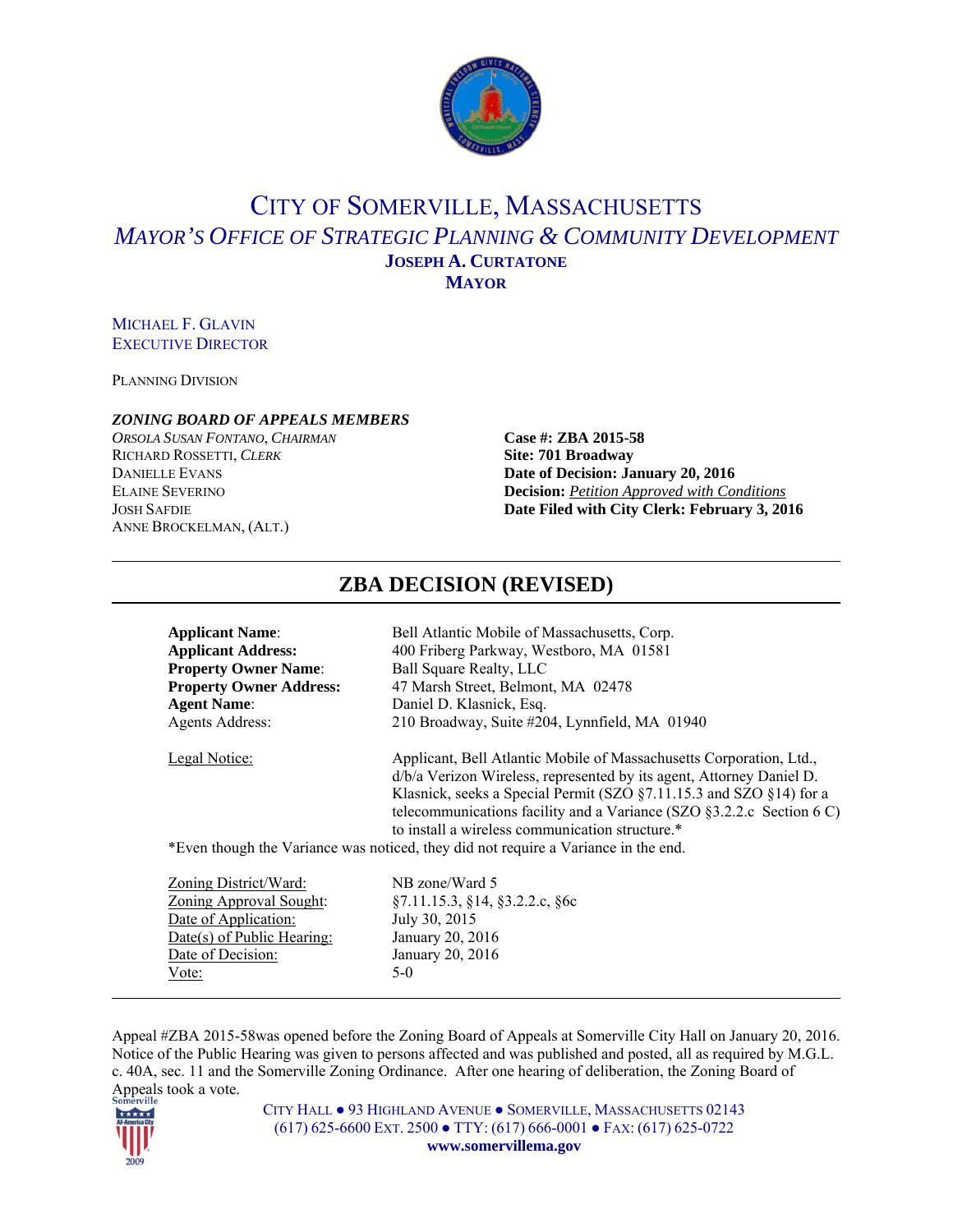# **DESCRIPTION:**

Construct a faux chimney to house telecommunications antennae, install accessory rooftop equipment (surge arrestors and RRHs) and pipe mount Alpha sector antennas to the wall above the lower roof. The project proposal has been significantly reduced from several faux chimneys to one larger faux chimney and a second smaller chimney housing antennae and associated equipment.

# **FINDINGS FOR SPECIAL PERMIT (SZO §5.1 & §14):**

In order to grant a special permit, the SPGA must make certain findings and determinations as outlined in §5.1.4 of the SZO. This section of the report goes through §5.1.4 in detail.

1. Information Supplied: The Board finds that the information provided by the Applicant conforms to the requirements of SZO §7.11.15.3 and SZO §14 and allows for a comprehensive analysis of the project with respect to the required Special Permits.

2. Compliance with Standards: The Applicant must comply "with such criteria or standards as may be set forth in this Ordinance which refer to the granting of the requested special permit."

The Applicant seeks a special permit under §7.11.15.3 of the SZO which requires the applicant to follow guidelines and procedures set forth in Article 14 for the, "regulation of wireless telecommunications facilities so as to allow and encourage uses in the City with minimal harm to the public health, safety and general welfare."

The Board finds that minimal harm would be imposed upon the health, safety and welfare of the surrounding neighborhood. Verizon is a FCC licensed company that is required to comply with all state and federal regulations.

#### *Review Criteria for Telecommunications Facilities:*

- *a) Height of proposed facility:* Updated 1/20/2016: The height of the building, to the top of the roof, is approximately 26.3 feet tall. The elevation, to the top of the proposed chimney stack will be approximately 36.3 feet tall, well below the 40' height allowed in the NB district.
- *b) Proximity of facility to residential structures and residential zoning districts*: The property is located in a the NB zone and a mixed commercial and residential district of Ball Square. The Applicants stated that they tried to find another location in the area; however, this was the location that allowed them to provide reliable coverage.
- *c) Nature of uses on adjacent and nearby properties:* The site is located in a mixed commercial and residential area and the design of the stealth chimneys and accessory equipment have been done in such a way as to have minimal visual impact.
- *d) Surrounding topography and prominence of proposed facility:* The building is flat-roofed and is neither the tallest nor lowest in the area.
- *e) Surrounding tree cover and foliage:* The trees located near the site are not anticipated to interfere with the projection required for the antennas.
- *f) Design of tower, with particular reference to design characteristics that have the effect of reducing or eliminating visual obtrusiveness, as specified in Section 14.3:* Guidelines of Article 14 of the SZO state that antennas should not be located more than 10 feet above the roofline, should be located at a minimum of 10 feet from the roof edge and below a forty-five degree plane beginning at the cornice of the building. The stealth chimneys comply with these guidelines



CITY HALL ● 93 HIGHLAND AVENUE ● SOMERVILLE, MASSACHUSETTS 02143 (617) 625-6600 EXT. 2500 ● TTY: (617) 666-0001 ● FAX: (617) 625-0722 **www.somervillema.gov**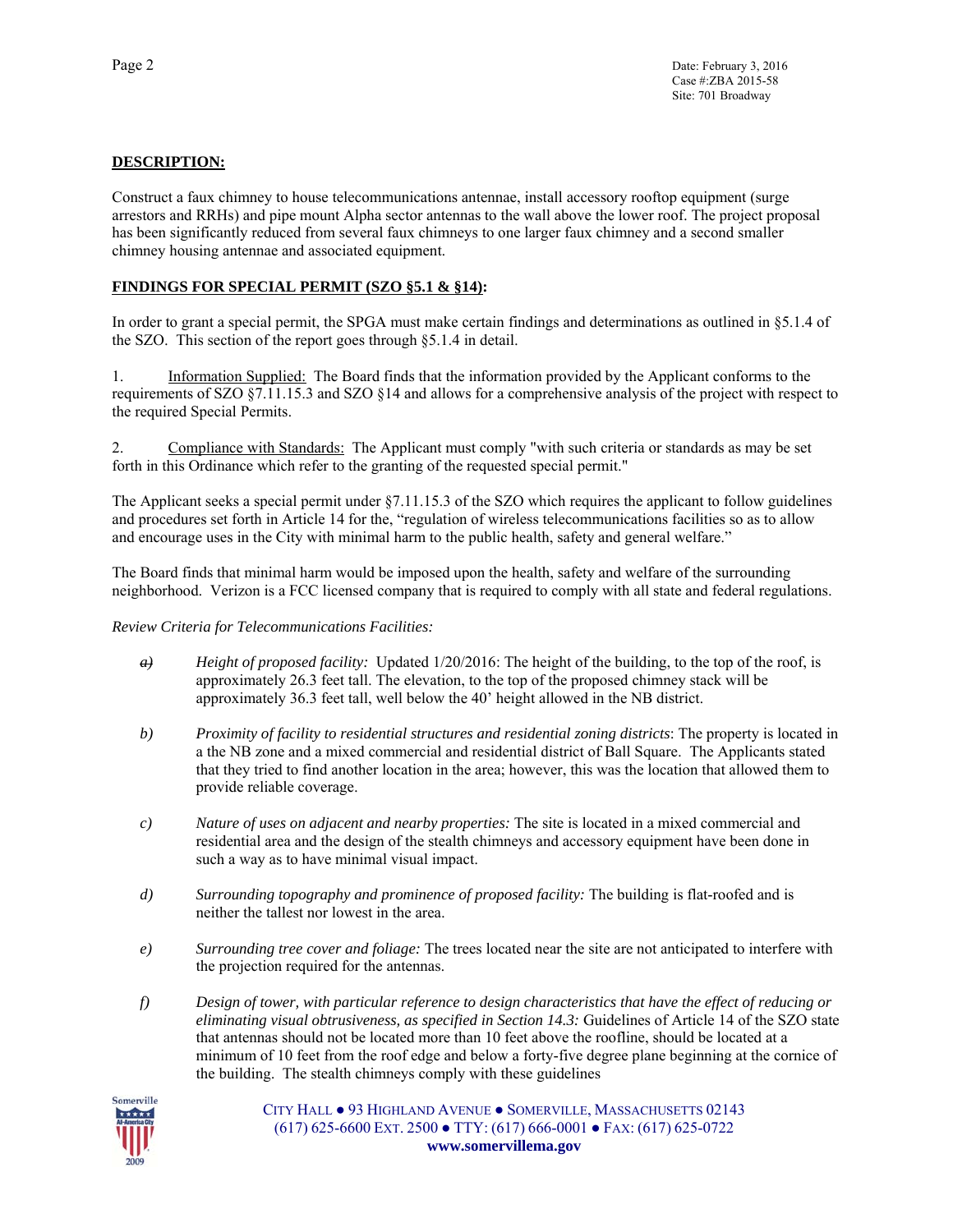- *g) Location of tower, with particular reference to the existence of more suitable locations, as specified in Section 14.3:* The guidelines in Article 14 state that service providers should co-locate and/or locate on facilities owned or managed by the City of Somerville, whenever possible. Verizon was not able to find a location that satisfied these requirements and meet their coverage area requirements.
- *h) Proposed ingress and egress:* Existing rooftop access will be used to reach the equipment.
- *i) Distance from existing facilities:* See accompanying maps and photos.
- *j) Availability of suitable existing towers, poles, other structures, or alternative technologies, as discussed in Section 14.5.2: Section 14.5.2 states that no new sites for telecommunications facilities shall be permitted unless the Applicant demonstrates that existing sites cannot meet the Applicant's needs.* There are no other locations in the area that meet the Applicant's proposed coverage requirements as much as this building does.

3. Consistency with Purposes: The Applicant has to ensure that the project "is consistent with (1) the general purposes of this Ordinance as set forth in Article 1, and (2) the purposes, provisions, and specific objectives applicable to the requested special permit which may be set forth elsewhere in this Ordinance, such as, but not limited to, those purposes at the beginning of the various Articles."

The Board finds that the proposal, as conditioned, is consistent with the purposes of the SZO, specifically "to facilitate the adequate provisions of…other public requirements; to…increase the amenities of the municipality" (SZO §1.2), and with the specific purposes of Article 14 as noted below:

*a) Protect residential areas and land uses from potential adverse impacts of towers and antennas;* 

*b) Encourage the location of telecommunications facilities in non-residential areas* (this installation will be in a mixed commercial and residential area).

*c) Minimize the total number of towers and antennas throughout the community;* 

*d) Strongly encourage the joint use of new and existing tower sites as a primary option rather than construction of additional single-use towers;* 

*e) Encourage users of towers and antennas to locate them in areas where the adverse impact on the community is minimal;* 

*f) Encourage users of towers and antennas to configure them in ways that minimize the adverse visual impact of the towers and antennas through careful design, siting, landscape screening, and innovative camouflaging techniques;* 

*g) Enhance the ability of the providers of telecommunications services to provide such services to the community quickly, effectively, and efficiently;* 

*h) Consider the public health and safety of communications facilities; and* 

*i) Avoid potential damage to adjacent properties from tower and antenna failure through sound engineering and careful siting of structures.* 

4. Site and Area Compatibility: The Applicant has to ensure that the project "(i)s designed in a manner that is compatible with the characteristics of the built and unbuilt surrounding area, including land uses."



CITY HALL ● 93 HIGHLAND AVENUE ● SOMERVILLE, MASSACHUSETTS 02143 (617) 625-6600 EXT. 2500 ● TTY: (617) 666-0001 ● FAX: (617) 625-0722 **www.somervillema.gov** 

.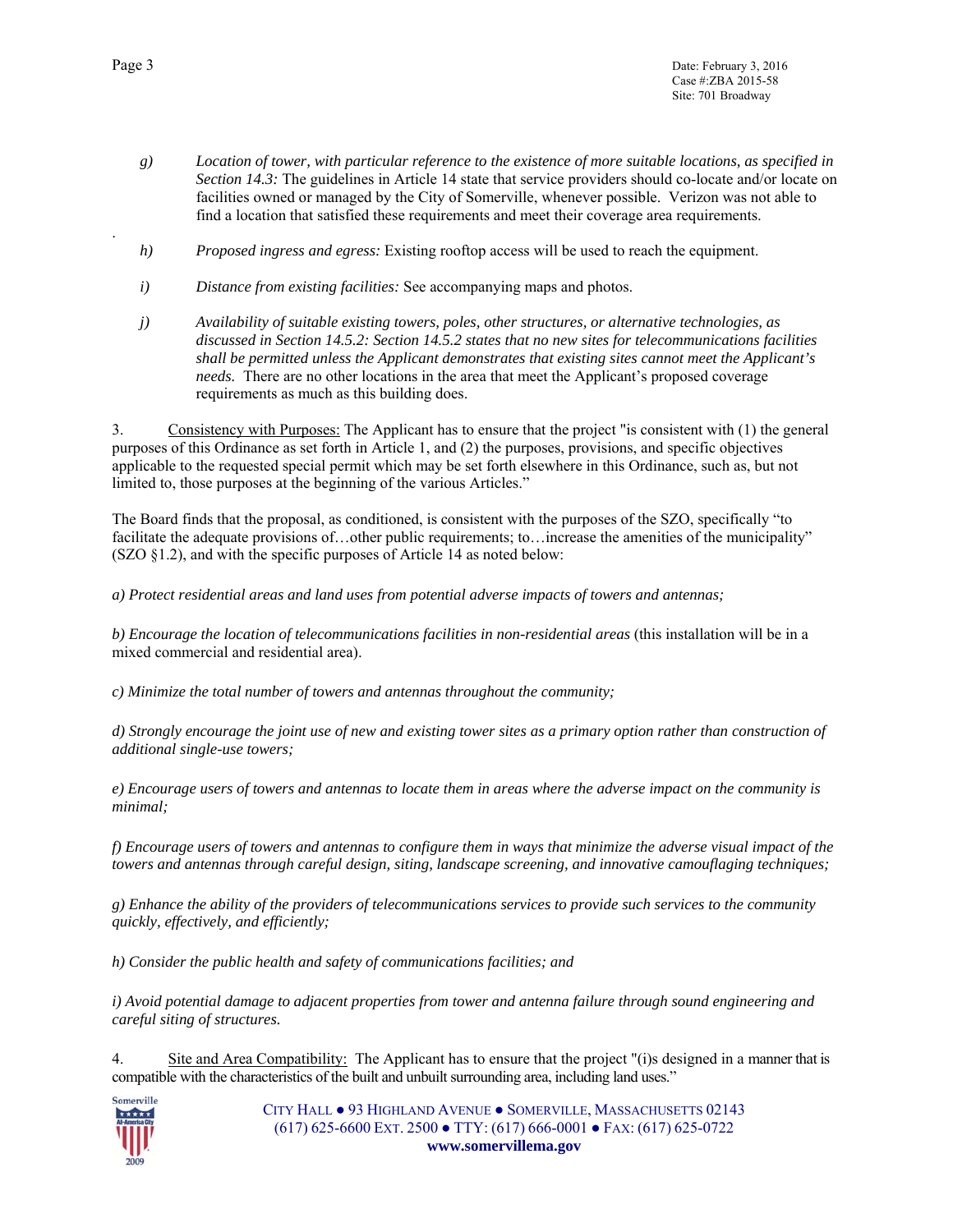The Board finds the equipment is designed to be compatible with the surrounding area and land uses. As noted in the Project Proposal and Impacts of Proposal sections above.

5. Adverse environmental impacts: The proposed use, structure or activity will not constitute an adverse impact on the surrounding area resulting from: 1) excessive noise, level of illumination, glare, dust, smoke, or vibration which are higher than levels now experienced from uses permitted in the surrounding area; 2) emission of noxious or hazardous materials or substances; 3) pollution of water ways or ground water; or 4) transmission of signals that interfere with radio or television reception.

The facility will have to comply with the applicable FCC requirements relating to radio frequency emissions and will comply with all applicable requirements of the building code. The equipment will not generate glare, light smoke, vibrations dust or noxious materials. Standard conditions direct compliance with Noise Control Ordinance and FCC Guidelines for Human Exposure to Electromagnetic Fields, and require regular reporting.

#### **DECISION:**

Present and sitting were Members Orsola Susan Fontano, Richard Rossetti, Elaine Severino, Josh Safdie and Anne Brockelman with Danielle Evans absent. Upon making the above findings, Richard Rossetti made a motion to approve the request for a Special Permit. The Variance was not needed. Elaine Severino seconded the motion. Wherefore the Zoning Board of Appeals voted **5-0** to **APPROVE** the request. In addition the following conditions were attached:

| #              | <b>Condition</b>                                                                                                                                          |                                                                | <b>Timeframe</b><br>for<br><b>Compliance</b> | <b>Verified</b><br>(initial) | <b>Notes</b> |
|----------------|-----------------------------------------------------------------------------------------------------------------------------------------------------------|----------------------------------------------------------------|----------------------------------------------|------------------------------|--------------|
|                | Approval is for the installation of a faux chimney and<br>related telecommunications equipment.                                                           |                                                                | BP/CO                                        | Plng.                        |              |
| 1              | Date (Stamp Date)                                                                                                                                         | <b>Submission</b>                                              |                                              |                              |              |
|                | July 30, 2015                                                                                                                                             | Initial application<br>submitted to the City<br>Clerk's Office |                                              |                              |              |
|                | December 14, 2015                                                                                                                                         | Final plans/photo sims<br>submitted to OSPCD                   |                                              |                              |              |
|                | Any changes to the approved plans that Planning Staff<br>determines are not <i>de minimis</i> must receive SPGA approval.                                 |                                                                |                                              |                              |              |
| $\overline{2}$ | Faux chimney shall, in color and detail, match any existing<br>brick and mortar on the building as closely as possible.                                   |                                                                | Final<br>Inspection                          | Plng.                        |              |
| 3              | Any accessory equipment, including façade-mounted<br>equipment shall be colored/painted to match the portion of<br>the building on which it is installed. |                                                                |                                              |                              |              |

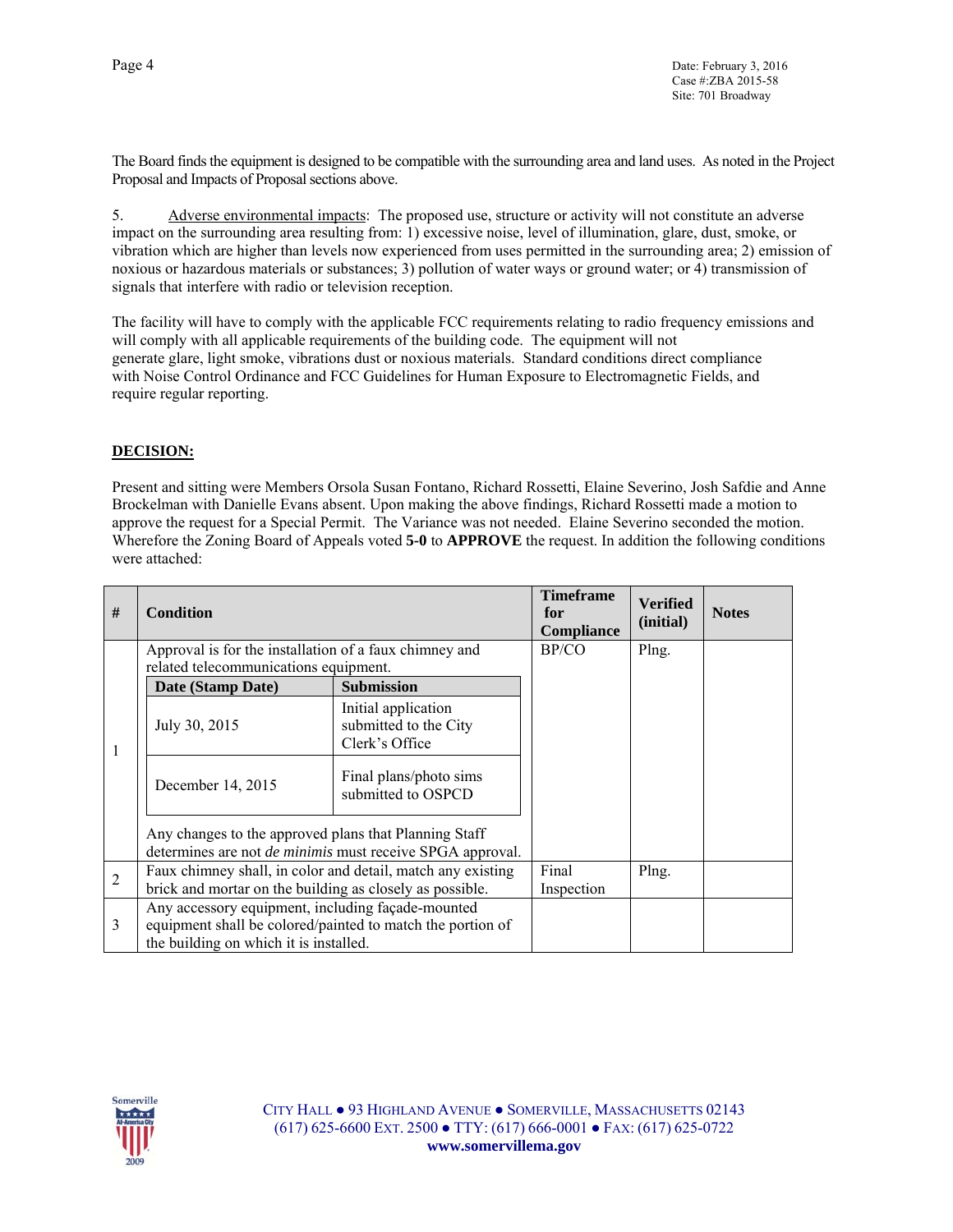|                | Compliance with Noise Control Ordinance. Prior to the          | CO and       | ISD/       |
|----------------|----------------------------------------------------------------|--------------|------------|
|                | issuance of a Certificate of Use and Occupancy Permit for      | annually     | Plng.      |
|                | the installation of the wireless telecommunications facility,  |              |            |
|                | the Applicant shall submit to the Inspectional Services        |              |            |
|                |                                                                |              |            |
|                | Division, with a copy to the Zoning Board of Appeals, a        |              |            |
|                | sound level measurement certified as accurate by a             |              |            |
|                | professional acoustician and shall perform such sound level    |              |            |
|                | measurements six months after issuance of the certificate of   |              |            |
| $\overline{4}$ | occupancy, with subsequent sound level measurements            |              |            |
|                |                                                                |              |            |
|                | annually on or before the anniversary date of the original six |              |            |
|                | month measurement to document that all of the Applicant's      |              |            |
|                | installed equipment complies and continues to comply with      |              |            |
|                | the decibel level standards established by the City of         |              |            |
|                | Somerville, Noise Control Ordinance. The Applicant shall       |              |            |
|                | provide the results of such measurements and certify that      |              |            |
|                |                                                                |              |            |
|                | the facility complies with the decibel level standards         |              |            |
|                | established by the City of Somerville, Noise Control           |              |            |
|                | Ordinance, with a copy to the Zoning Board of Appeals.         |              |            |
|                | Compliance with Federal Communications Commission              | Annually     | <b>BOH</b> |
|                | Guidelines for Human Exposure to Electromagnetic Fields.       |              |            |
|                | To ensure compliance with the standards established by the     |              |            |
|                | Federal Communications Commission Office of                    |              |            |
|                |                                                                |              |            |
|                | Engineering and Technology ("FCC") in OET Bulletin 65          |              |            |
|                | as adopted by Massachusetts Department of Public Health        |              |            |
|                | under 105 CMR 122.021, the Applicant shall perform             |              |            |
|                | measurements, within two (2) months of the date that the       |              |            |
|                | Applicant's wireless telecommunications facility               |              |            |
| 5              |                                                                |              |            |
|                | commences operation and at intervals of twelve (12) months     |              |            |
|                | thereafter, to establish that the Applicant's wireless         |              |            |
|                | telecommunications facility complies and continues to          |              |            |
|                | comply with the FCC guidelines and applicable state            |              |            |
|                | regulations for human exposure to radio frequency              |              |            |
|                | electromagnetic fields for human exposure to radio             |              |            |
|                | frequency electromagnetic fields. The Applicant shall          |              |            |
|                |                                                                |              |            |
|                | provide the results of such measurements with certification    |              |            |
|                | of compliance to the City of Somerville Health Department,     |              |            |
|                | with a copy to the Zoning Board of Appeals.                    |              |            |
|                | Setback for Rooftop Installations: All elevator and stairwell  | Construction | <b>ISD</b> |
|                | penthouses, roof-mounted mechanical equipment (including       | /final       |            |
|                | enclosure, if any) and other similar rooftop installations     | inspection   |            |
| 6              |                                                                |              |            |
|                | shall be set back behind a plane inclined at forty-five (45)   |              |            |
|                | degrees from the vertical, beginning at the maximum height     |              |            |
|                | of the building                                                |              |            |
|                | Any antenna that is not operated continuously for a period     | Perpetual    | <b>ISD</b> |
|                | of twelve (12) months shall be considered abandoned, and       |              |            |
| 7              | the owner of such antenna shall remove the same. Failure       |              |            |
|                |                                                                |              |            |
|                | to remove may result in a fine or penalty.                     |              |            |

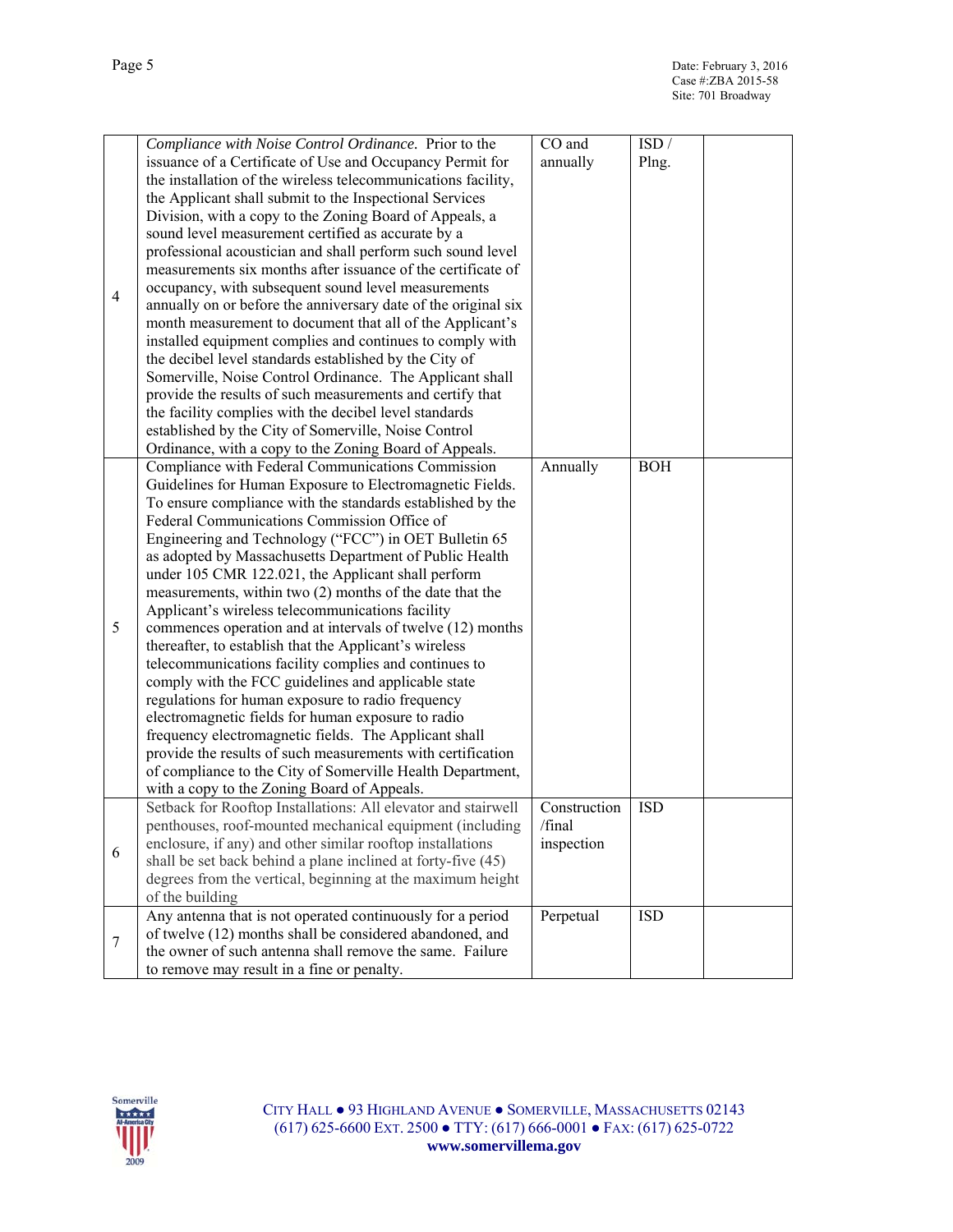|    | The Applicant shall at his expense replace any existing      | Final        | <b>DPW</b> |  |
|----|--------------------------------------------------------------|--------------|------------|--|
|    | equipment (including, but not limited to street sign poles,  | inspection   |            |  |
|    | signs, traffic signal poles, traffic signal equipment, wheel |              |            |  |
| 8  | chair ramps, granite curbing, etc) and the entire sidewalk   |              |            |  |
|    | immediately abutting the subject property if damaged as a    |              |            |  |
|    | result of construction activity. All new sidewalks and       |              |            |  |
|    | driveways must be constructed to DPW standard.               |              |            |  |
|    | All construction materials and equipment must be stored      | During       | T&P        |  |
|    | onsite. If occupancy of the street layout is required, such  | Construction |            |  |
| 9  | occupancy must be in conformance with the requirements of    |              |            |  |
|    | the Manual on Uniform Traffic Control Devices and the        |              |            |  |
|    | prior approval of the Traffic and Parking Department must    |              |            |  |
|    | be obtained.                                                 |              |            |  |
|    | The Applicant shall contact Planning Staff at least five     | Final sign   | Plng.      |  |
|    | working days in advance of a request for a final inspection  | off          |            |  |
| 10 | by Inspectional Services to ensure the proposal was          |              |            |  |
|    | constructed in accordance with the plans and information     |              |            |  |
|    | submitted and the conditions attached to this approval.      |              |            |  |